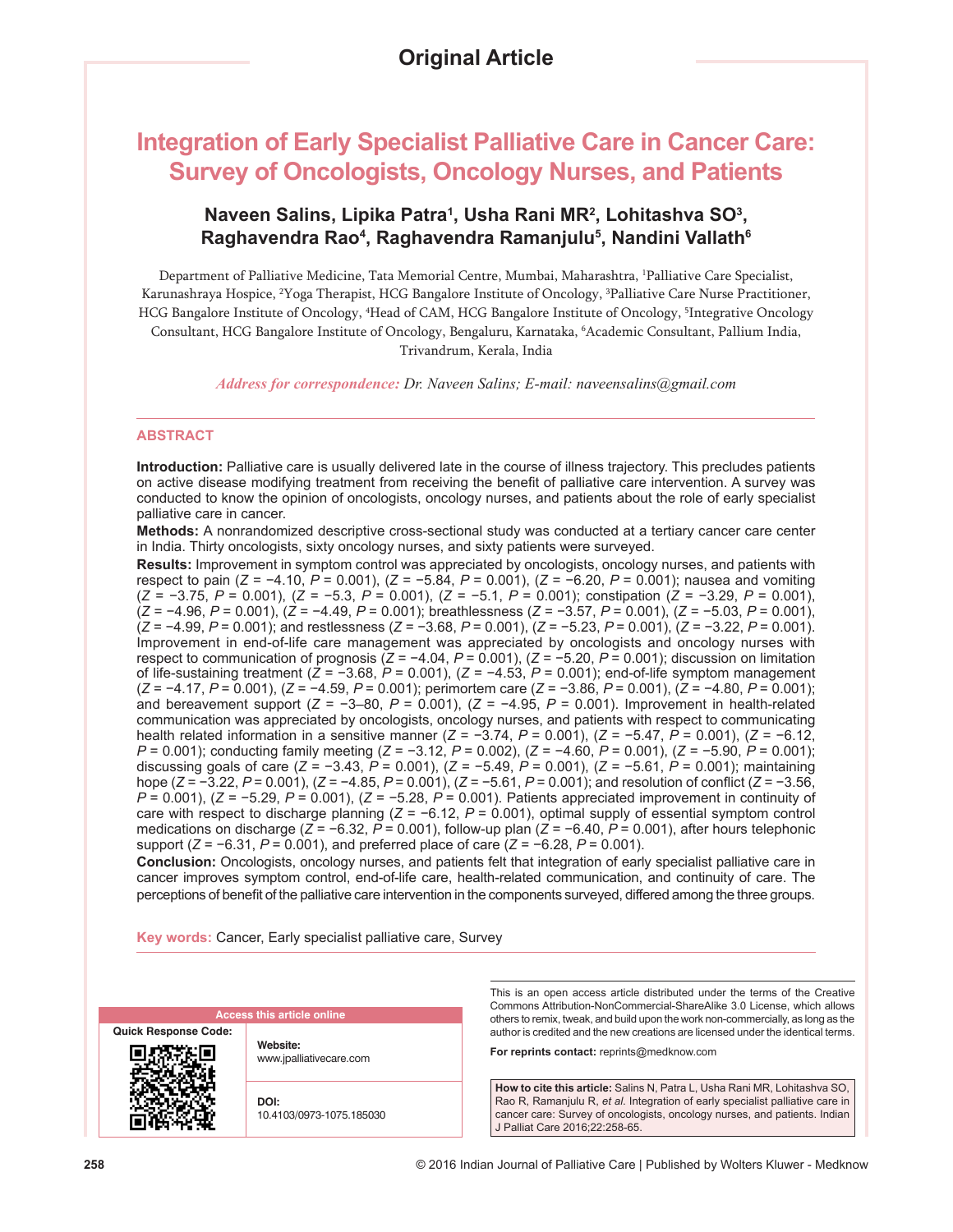#### **INTRODUCTION**

Traditionally, palliative care is delivered late in the course of the illness trajectory.[1,2] This approach excludes the benefit of palliative care to many patients receiving active anticancer therapy.[3,4] In patients with metastatic nonsmall cell lung cancer, early palliative care referral is associated with improvement in quality of life and survival.<sup>[5]</sup> Over the last few years, specialty of palliative care has expanded and surpassed the conventional hospice model of care to integrated simultaneous and shared model of care where patients are receiving specialist palliative care input alongside active disease-directed treatment. This enables symptom control, better health-related communications, and empowers patients and families in shared medical decision-making.<sup>[6]</sup> Palliative care is an essential care for all seriously ill patients. Hence, it is important to integrate it in all active medical care processes and integrate teaching of palliative care in health curriculum.[7,8] American Society of Clinical Oncology (ASCO) has emphasized the integration of palliative care services as one of ASCOs accomplishments and has included it as part of its "Vision for Comprehensive Cancer Care 2020."[9] The National Comprehensive Cancer Care Network's palliative care guidelines recommend screening of all patients' for palliative care issues during initial oncology consultation and subsequently at clinically relevant times.<sup>[10]</sup> A study conducted on these lines showed that 7–17% of patients during initial consultation had palliative care needs and 13% of them needed specialist palliative care referral.<sup>[11]</sup> In this study, a survey was conducted to know the opinion of oncologists, oncology nurses, and patients about the role of early specialist palliative care in symptom control, continuity of care, health-related communication, and end‑of‑life care.

#### **METHODS**

#### **Design**

This was a nonrandomized descriptive cross‑sectional study conducted at a tertiary cancer care center in India. The aim of this study was to know the opinion of oncologists, oncology nurses, and patients about the role of integration of early specialist palliative care in a tertiary cancer care center in India. The primary objective was to know the role of integration of early specialist palliative care in symptom control. The secondary objectives were to know the role of integration of early specialist palliative care in continuity of care, health-related communication, and end‑of‑life care.

#### **Setting**

The study was conducted in a tertiary cancer care setting in India. The study was conducted from January 2013 to July 2013. The specialist palliative care intervention was provided, as a multidisciplinary team comprising of palliative medicine physicians, palliative care nurses, medical social workers, complementary and alternative medicine specialists, yoga therapists, occupational and physiotherapists, psycho‑oncologists, and dieticians. The integrated approach enabled access to competent person‑centered care for patients within the environs of a tertiary oncology care center. It aimed at caring for the patients, right from diagnosis of cancer through the illness trajectory including the end‑of‑life phase. In a cancer care setting where all modalities of treatment are directed at the disease, the integrated palliative approach acknowledged the needs of the "person" who is having the disease and hence it provided a "person-centered" approach. Patients were referred to palliative care early, needs of the person were assessed, symptoms were evaluated early and managed, health-care related communications were completed, and continuity of care was provided. Integrated palliative approach facilitated a smooth transition of care process from disease-directed therapy to holistic person-centered management.

#### **Study population**

Thirty oncologists, sixty oncology nurses, and sixty patients were surveyed. Among the thirty oncologists included in the survey, ten were medical oncologists, ten were radiation oncologists, and ten were surgical oncologists. All the oncologists included in the study were practicing consultants. Among the sixty-oncology nurses included in the survey, forty were ward oncology nurses, ten were day care chemotherapy nurses, and ten were oncology nurse practitioners. All patients aged 18 years and above, with proven cancer diagnosis, receiving cancer-directed treatment, and simultaneously receiving specialist palliative care input for at least 30 days from the time of referral were included in the study. Patients with Eastern Cooperative Oncology Group 4 and patients not consenting or not able to complete the study questionnaire, patients needing hospice transfer or Intensive Care Unit admission during the study period were excluded from the study.

#### **Survey questionnaire**

The survey was conducted using a 5‑point Likert scale‑based questionnaire. Each survey questionnaire had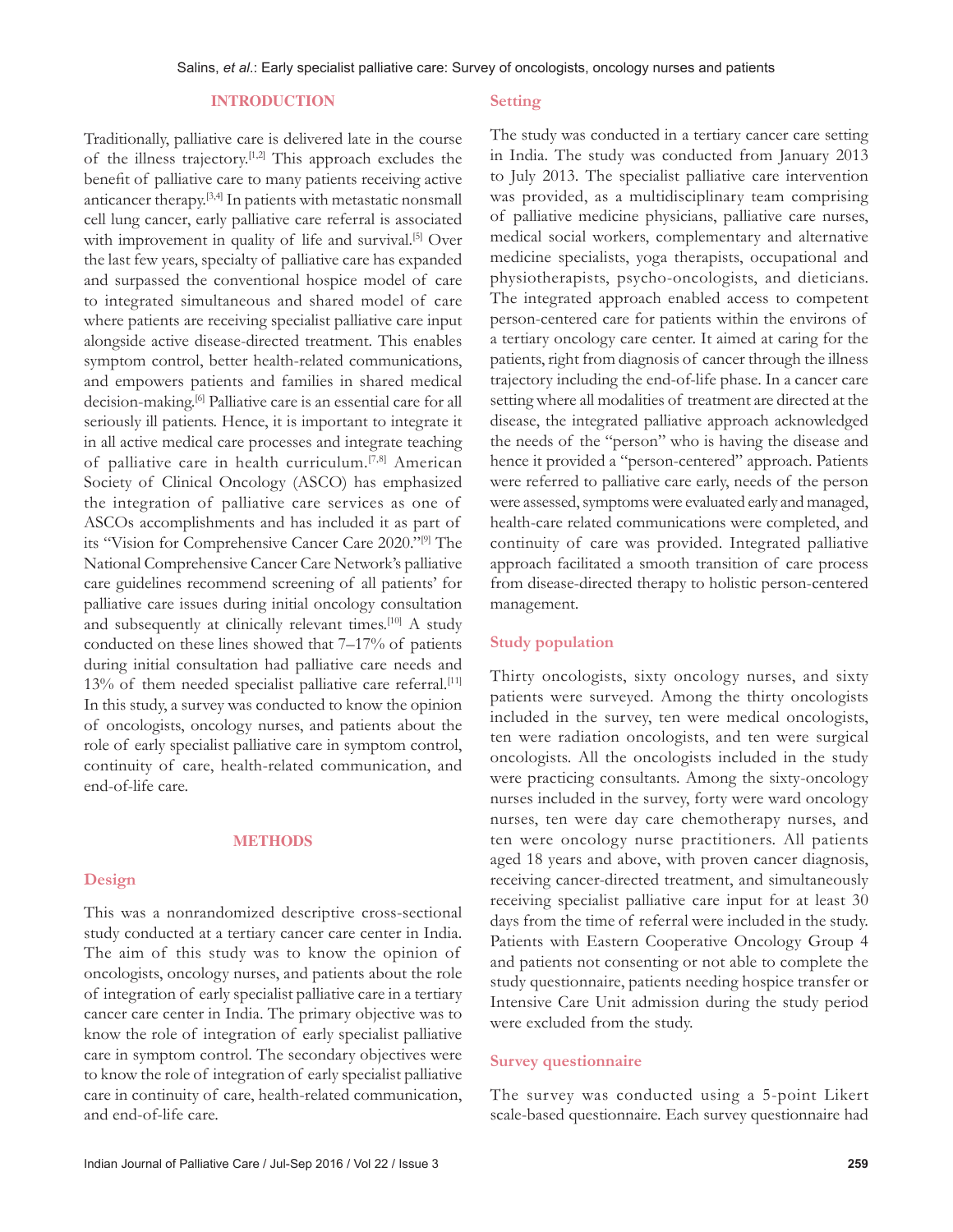three sections, and each section had five items. Doctors and nurses completed a common questionnaire. The broad sections were symptom control, health-related communication, and end-of-life care. The questionnaire for patients had continuity of care section instead of the end-of-life care section [Appendices 1 and 2].

#### **Analysis**

Data were analyzed using SPSS version 20 for windows (SPSS Version 20.0 for Windows IBM Chicago). Data were analyzed for within group comparisons following intervention using nonparametric Wilcoxon signed rank tests and between groups using Mann–Whitney tests and Kruskal–Wallis tests.

#### **RESULTS**

#### **Symptom control**

All thirty oncologists, sixty oncology nurses, and sixty patients completed this section. Significant improvement in symptom control following palliative care intervention was appreciated by oncologists, oncology nurses, and patients with respect to pain  $(Z = -4.10, P = 0.001)$ , (*Z* = −5.84, *P* = 0.001), (*Z* = −6.20, *P* = 0.001); nausea and vomiting (*Z* = −3.75, *P* = 0.001), (*Z* = −5.3, *P* = 0.001), (*Z* = −5.1, *P* = 0.001); constipation (*Z* = −3.29, *P* = 0.001), (*Z* = −4.96, *P* = 0.001), (*Z* = −4.49, *P* = 0.001); breathlessness (*Z* = −3.57, *P* = 0.001), (*Z* = −5.03, *P* = 0.001), (*Z* = −4.99, *P* = 0.001); and restlessness (*Z* = −3.68, *P* = 0.001), (*Z* = −5.23, *P* = 0.001),  $(Z = -3.22, P = 0.001)$  on Wilcoxon signed rank test [Table 1].

Comparison of impact among the groups using Kruskal–Wallis (Chi‑square) test showed patients appreciated palliative care interventions more than oncologists and oncology nurses with respect to management of pain  $(\chi^2 = 19.4, P = 0.001)$ , nausea and vomiting ( $\chi^2 = 19.3$ ,  $P = 0.001$ ), constipation ( $\chi^2 = 21.9$ , *P* = 0. 001), breathlessness ( $\chi^2$  = 9. 3, *P* = 0. 009), and restlessness  $(\chi^2 = 4.86, P = 0.08)$  [Table 1 and Figure 1].

#### **End‑of‑life care**

Twenty‑four oncologists and 52 oncology nurses completed this section. Significant improvement in end‑of‑life care management following palliative care intervention was appreciated by oncologists and oncology nurses with respect to communication of prognosis (*Z* = −4.04, *P* = 0.001), (*Z* = −5.20, *P* = 0.001); discussion on limitation of life‑sustaining treatment (*Z* = −3.68,



**Figure 1:** Waterfall chart showing impact of early specialist palliative care intervention on symptom control before and after early specialist palliative care intervention

*P* = 0.001), (*Z* = −4.53, *P* = 0.001); end-of-life symptom management (*Z* = −4.17, *P* = 0.001), (*Z* = −4.59, *P* = 0.001); perimortem care (*Z* = −3.86, *P* = 0.001),  $(Z = -4.80, P = 0.001)$ ; and bereavement support (*Z* = −3–80, *P* = 0.001), (*Z* = −4.95, *P* = 0.001) on Wilcoxon signed rank test [Table 2].

Comparison of impact among the groups using Mann–Whitney U-test showed that oncologists appreciated palliative care interventions in end-of-life care management more than oncology nurses with respect to discussion on limitation of life-sustaining treatment  $(Z = -2.57, P = 0.01)$ , end-of-life symptom management (*Z* = −2.38, *P* = 0.01), perimortem care (*Z* = −2.64, *P* = 0.008), and bereavement support (*Z* = −1.97, *P* = 0.04) [Table 2 and Figure 2].

#### **Health‑related communication**

Twenty-four oncologists, 54 oncology nurses, and fifty patients completed this section. Significant improvement in health-related communication following palliative care intervention was appreciated by doctors, nurses, and patients with respect to communicating health-related information in a sensitive manner  $(Z = -3.74, P = 0.001)$ , (*Z* = −5.47, *P* = 0.001), (*Z* = −6.12, *P* = 0.001); conducting family meeting  $(Z = -3.12, P = 0.002)$ ,  $(Z = -4.60,$ *P* = 0.001), (*Z* = −5.90, *P* = 0.001); discussing goals of care (*Z* = −3.43, *P* = 0.001), (*Z* = −5.49, *P* = 0.001), (*Z* = −5.61, *P* = 0.001); maintaining hope (*Z* = −3.22, *P* = 0.001),  $(Z = -4.85, P = 0.001), (Z = -5.61, P = 0.001);$  and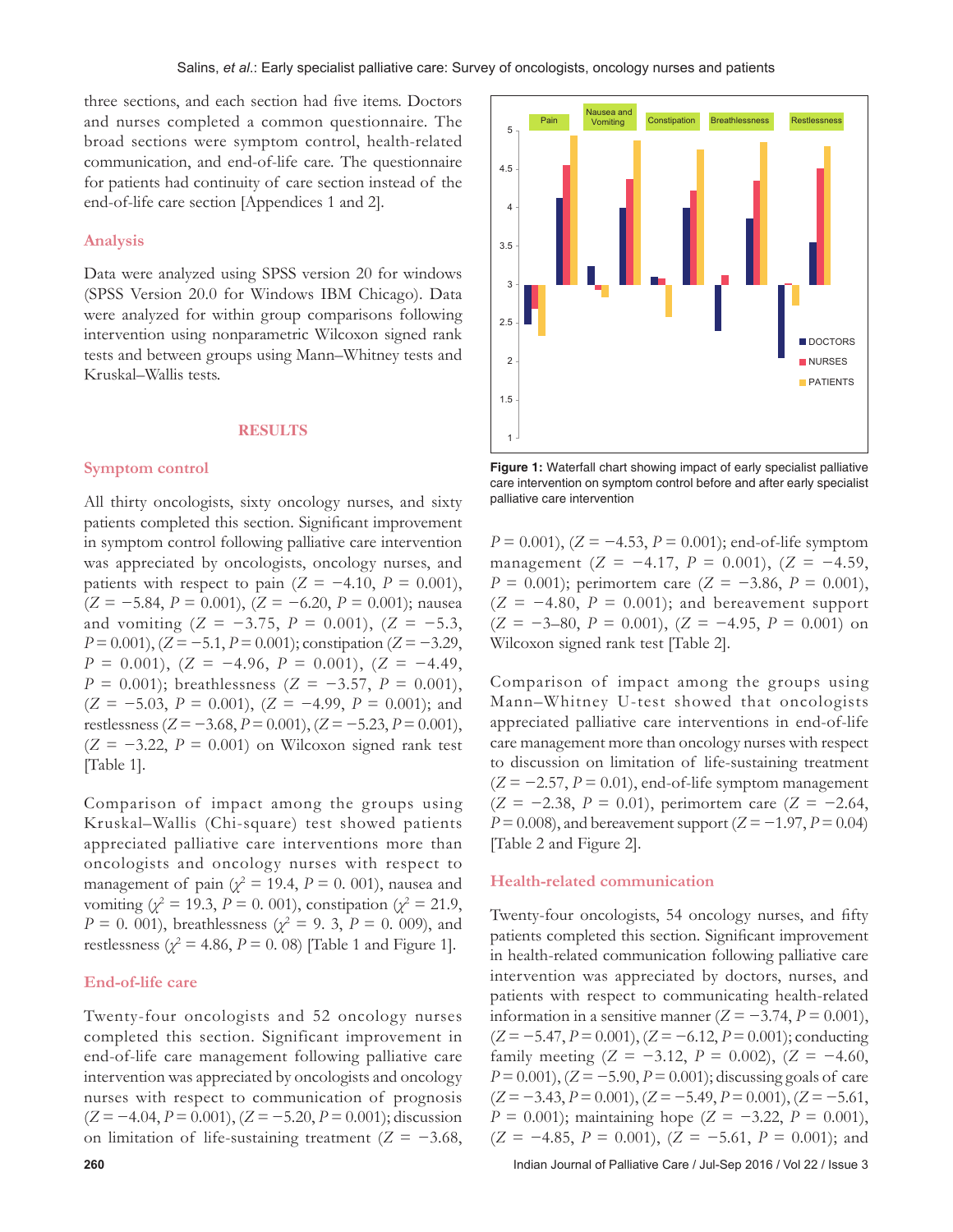| Table 1: Impact of early specialist palliative                                                                                                                                                                       |     |      |                                                                                                                                                               |                 |                                                          | care intervention on symptom control |     |                                |                                                                                                                                       |     |                       |                                         |     |                     |                                                     |
|----------------------------------------------------------------------------------------------------------------------------------------------------------------------------------------------------------------------|-----|------|---------------------------------------------------------------------------------------------------------------------------------------------------------------|-----------------|----------------------------------------------------------|--------------------------------------|-----|--------------------------------|---------------------------------------------------------------------------------------------------------------------------------------|-----|-----------------------|-----------------------------------------|-----|---------------------|-----------------------------------------------------|
|                                                                                                                                                                                                                      |     | Pain |                                                                                                                                                               |                 | Nausea and vomiting                                      |                                      |     | Constipation                   |                                                                                                                                       |     | <b>Breathlessness</b> |                                         |     | Restlessness        |                                                     |
|                                                                                                                                                                                                                      | Pre | Post | Change                                                                                                                                                        | Pre             | Post                                                     | Change                               | Pre | Post                           | Change                                                                                                                                | Pre | Post                  | Change                                  | Pre | Post                | Change                                              |
| $(n=30)$ (mean $\pm$ SD)<br>Oncologists,                                                                                                                                                                             |     |      | $2.48\pm0.67$ 4.13±0.76 -1.65±0.84***                                                                                                                         | $3.24 \pm 0.62$ | $4.00 \pm 0.87$                                          | $-0.90 \pm 0.61$ ***                 |     |                                | $3.10\pm0.64$ 4.00 $\pm0.72$ -0.90 $\pm0.78**$                                                                                        |     | 2.40±0.94 3.86±1.01   | $-1.50 \pm 1.10 \times \times$          |     |                     | $2.05 \pm 0.78$ 3.55 $\pm$ 0.82 -1.45 $\pm$ 0.96*** |
| Oncology nurses,<br>$(n=60)$ (mean $\pm$ SD)                                                                                                                                                                         |     |      | $2.69 \pm 1.16$ 4.55±0.57 -1.89±1.25*** 2.93±1.11                                                                                                             |                 |                                                          |                                      |     |                                | 4.37±0.85 -1.44±1.34*** 3.08±1.09 4.22±0.94 -1.20±1.22***                                                                             |     |                       | $3.12 \pm 1.09$ 4.35±0.69 -1.22±1.19*** |     |                     | $3.02\pm1.12$ 4.51±0.63 -1.47±1.34***               |
| $(n=60)$ (mean $\pm$ SD)<br>Patients,                                                                                                                                                                                |     |      | $2.33\pm0.71$ 4.94 $\pm0.24$ -2.61 $\pm0.78**$ ***** 2.84 $\pm0.62$                                                                                           |                 |                                                          |                                      |     |                                | 4.87±0.42 -2.03±0.59****** 2.58±0.64 4.76±0.52 -2.20±0.64***** 3.00±0.55 4.85±0.36 -1.85±0.60****** 2.73±0.59 4.80±0.77 -2.06±1.22*** |     |                       |                                         |     |                     |                                                     |
| *P≤0.05, **P≤0.001 for within group and tP≤0.05, ttP<0.05, ttP<0.001 for between groups. Pte: Score before palliative care intervention; Post: Score following palliative care intervention; change: Change in score |     |      |                                                                                                                                                               |                 |                                                          |                                      |     |                                |                                                                                                                                       |     |                       |                                         |     |                     |                                                     |
| Table 2: Impact of early specialist palliative                                                                                                                                                                       |     |      |                                                                                                                                                               |                 |                                                          |                                      |     |                                | care intervention on end-of-life care management                                                                                      |     |                       |                                         |     |                     |                                                     |
|                                                                                                                                                                                                                      |     |      | Communication of prognosis                                                                                                                                    |                 | Discussion on limitation of<br>life-sustaining treatment |                                      |     | End of life symptom management |                                                                                                                                       |     | Perimortem care       |                                         |     | Bereavement support |                                                     |
|                                                                                                                                                                                                                      | Pre | Post | Change                                                                                                                                                        | Pre             | Post                                                     | Change                               | Pre | Post                           | Change                                                                                                                                | Pre | Post                  | Change                                  | Pre | Post                | Change                                              |
| $(n=24)$ (mean $\pm$ SD)<br>Oncologists,                                                                                                                                                                             |     |      | 2.38±0.82 3.67±1.0 -1.29±0.75*** 2.29±0.78 4.14±0.72 -1.85±1.15***" 2.32±0.64 4.23±0.64 1.84±0.68 3.85±0.87 -2.30±1.07***" 2.25±0.71 3.80±0.69 -1.55±1.05***" |                 |                                                          |                                      |     |                                |                                                                                                                                       |     |                       |                                         |     |                     |                                                     |

 $1.01 + 1.08$ 

3.35±0.94 4.39±0.75\*\*\*

 $-1.20 + 1.20$ \*\*\*

 $4.53 \pm 0.80$ 

3.31±1.02

care

resolution of conflict (*Z* = −3.56, *P* = 0.001), (*Z* = −5.29, *P* = 0.001), (*Z* = −5.28, *P* = 0.001) on Wilcoxon signed rank test [Table 3 and Figure 3].

Comparison of impact between groups showed significant improvement seen in health-related communication with respect to communicating health-related information in a sensitive manner (*Z* = −2.96, *P* = 0.003), conducting family meeting  $(Z = -3.94, P = 0.001)$ , discussing goals of care  $(Z = -3.76, P = 0.001)$ , and maintaining hope  $(Z = -2.20, P = 0.02)$  was appreciated by patients when compared to oncologists on Mann–Whitney U‑test. Comparison between patients and oncology nurses showed that health-related communication such as communicating health-related information in a sensitive manner  $(Z = -3.43, P = 0.001)$ , conducting family meetings  $(Z = -4.68, P = 0.001)$ , and discussion of goals of care  $(Z = -2.96, P = 0.003)$  was better appreciated by patients compared to oncology nurses on Mann–Whitney U‑test. There were no significant differences between oncologists and oncology nurses group [Table 3].

#### **Continuity of care**

All sixty patients completed this section. According to patients, availability of early specialist care improved continuity of care with respect to discharge planning (*Z* = −6.12,  $P = 0.001$ , optimal supply of essential symptom control medications on discharge (*Z* = −6.32, *P* = 0.001), follow‑up date and follow-up plan  $(Z = -6.40, P = 0.001)$ , after hours telephonic support  $(Z = -6.31, P = 0.001)$ , and preferred place of care  $(Z = -6.28, P = 0.001)$  on Wilcoxon signed rank test [Table 4].

#### **DISCUSSION**

Worldwide, studies conducted on the role of integrated specialist palliative care in cancer care centers have shown improved symptom management, better psychological support to patients and families, planned discharge, decreased in‑hospital mortality, higher degrees of satisfaction among patients and their families, better insight among patients and families about diagnosis and prognosis, discussion of goals of care, and documentation of advanced directives.[12‑15] ASCOs provisional clinical opinion on the integration of palliative care into standard oncology care states that combined standard oncology care and palliative care should be considered early in the course of illness for any patient with metastatic cancer and/or high symptom burden.<sup>[16]</sup>

Review of evidence on the role of early specialist palliative care intervention on symptom control shows that early

Oncology nurses, (*n*=54) (mean±SD) \**P*≤0.05, \*\**P*≤0.01, \*\*\**P*≤0.001 for within groups and †

 $* P \le 0.001$  $3.02 \pm 1.28$ 

 $P \le 0.05$ ,  $P \le 0.01$ , Oncology nurses,<br>(n=54) (mean±SD)

3.02±1.28 4.46±0.82 −1.50±1.39\*\*\* 3.29±1.30 4.30±1.06 −1.04±1.25\*\*\* 3.29±1.28 4.54±0.78 −1.22±1.35\*\*\* 3.31±1.02 4.53±0.80 −1.20±1.20\*\*\* 3.35±0.94 4.39±0.75\*\*\* 1.01±1.08

 $4.54 \pm 0.78$ 

 $3.29 + 1.28$ 

 $-1.04 \pm 1.25$ \*\*\*

4.30±1.06

 $3.29 + 1.30$ 

 $-1.50 \pm 1.39$ \*\*\*

 $4.46 \pm 0.82$ 

 $-1.22 \pm 1.35$ \*\*\*

*P*≤0.05, ††*P*≤0.01, †††*P*<0.001 for between groups. Perimortem care: Management of the patient during last hours of dying, death and after death care

care:

Perimortem

Management of the patient during last hours of dying, death and after death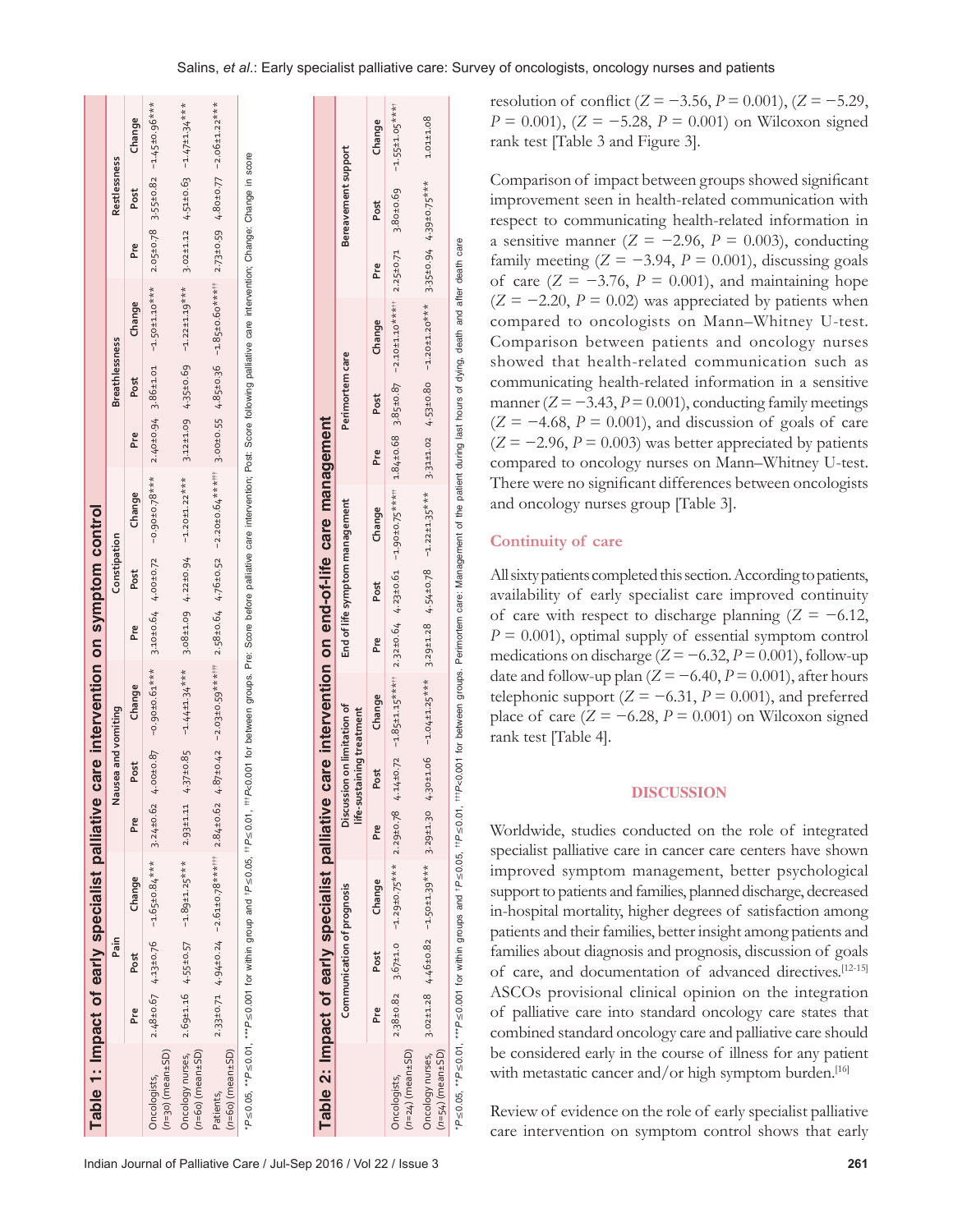

**Figure 2:** Waterfall chart showing impact of early specialist palliative care intervention on end-of-life management before and after early specialist palliative care intervention

specialist palliative care improves physical symptoms.<sup>[17-19]</sup> The randomized control trial (RCT) by Zimmerman *et al*. [17] and the RCT by Rugno *et al*. [18] showed improvement in physical symptoms. These findings were supported by a retrospective review of medical records by Kwon et al.<sup>[19]</sup> Two RCTs, ENABLE II,<sup>[20]</sup> and ENABLE III<sup>[21]</sup> did not show any improvement in symptoms. This was because specialist palliative care interventions in these studies were education interventions with very limited specialist palliative clinical care and management of symptoms. A mixed method (RCT and qualitative) study in surgical oncology patients showed no perceived improvement in symptoms with early specialist palliative care intervention.[22] However, the patients in the study group felt reassured knowing pain and palliative care services were available. In our study, oncologists, oncology nurses, and patients felt that early specialist palliative care interventions improved pain, nausea and vomiting, constipation, breathlessness, and restlessness. With regard to symptom management, patients appreciated specialist palliative care interventions more than oncologists and oncology nurses.

Review of evidence on the role of early specialist palliative care in end-of-life care management shows that specialist palliative care intervention improves end-of-life care outcomes.<sup>[5,23,24]</sup> In the RCT by Temel *et al.*,<sup>[5]</sup> the early specialist palliative care group received less aggressive medical interventions at end‑of‑life and higher rates of documentation of end-of-life preferences. These findings were supported by studies by Hui *et al*. [23] and Wiese *et al*. [24] This could be because earlier palliative care referral provides room for a longer therapeutic relationship, discussion of



**Figure 3:** Waterfall chart showing impact of early specialist palliative care intervention on health-related communication, before and after early specialist palliative care intervention

goals of care, and advanced care planning, which could facilitate improved end-of-life care outcomes. In our study, according to oncologists and oncology nurses, specialist palliative care interventions improved communication of prognosis, discussions on limitation of life‑sustaining treatment, end‑of‑life symptom management, perimortem care, and bereavement support. With regard to end-of-life care, oncologists appreciated specialist palliative care interventions more than oncology nurses.

Review of evidence on the role of early specialist palliative care in health‑related communication shows that specialist palliative care intervention improves health-related communication.[18] Oncologists often hesitate to discuss sensitive health-related communications such as cessation of disease‑directed treatment, change in goals of care, prognostication, resuscitation, and end‑of‑life care. This is due to the perceived feeling that these communications could make patients and families depressed, takes their hope away, reduce patient survival, and may not be culturally appropriate.[25] In our study, oncologists, oncology nurses, and patients felt that specialist palliative care interventions improved communication of health-related information in a sensitive manner, family meetings being conducted, discussions of goals of care, and resolution of conflicts. With regard to health-related communication, patients appreciated specialist palliative care interventions more than oncologists and oncology nurses.

Review of evidence on the role of early specialist palliative care in continuity of care has shown that early specialist palliative cares decrease hospital admission, emergency department visits, and length of hospital stay. It promotes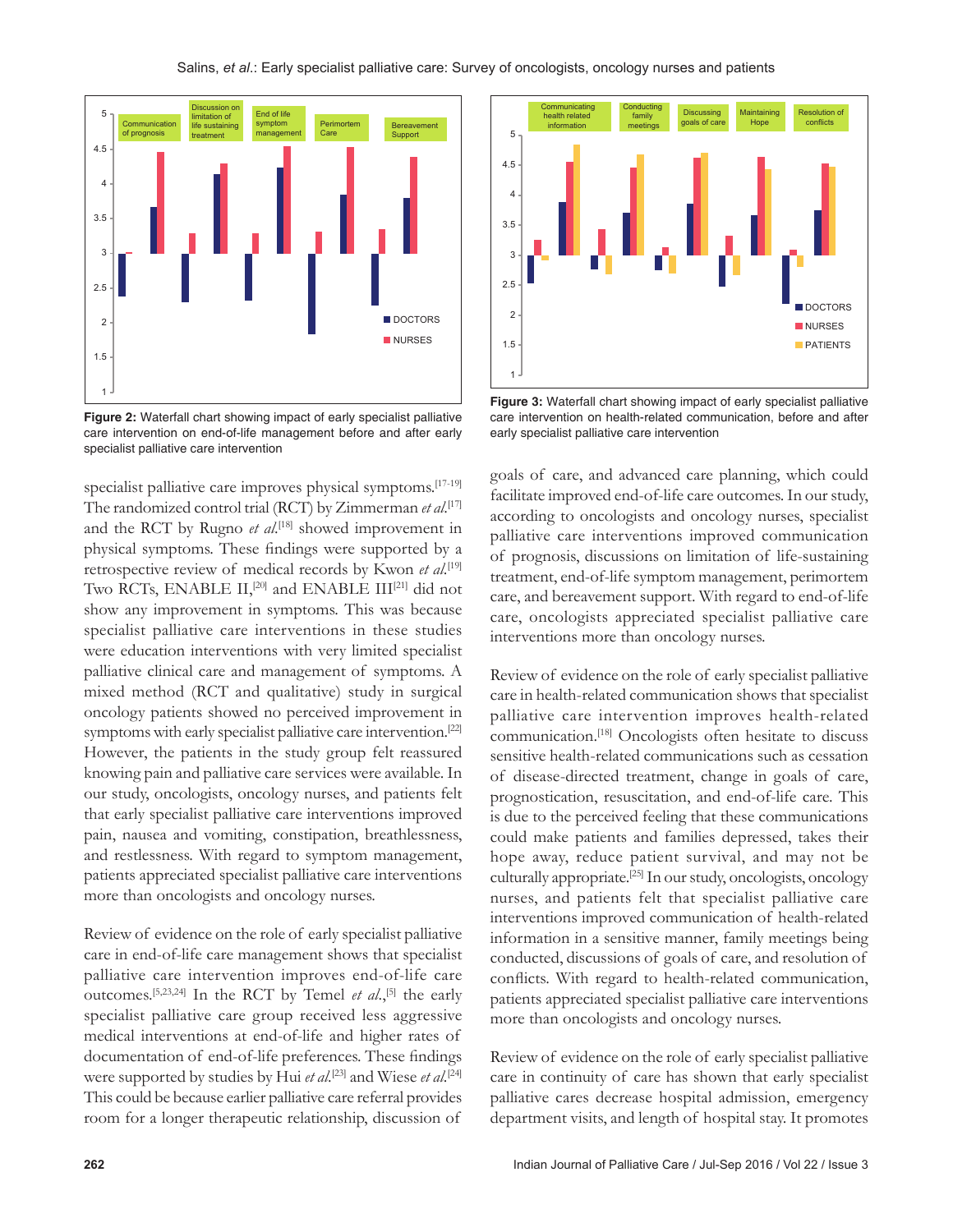|                                          |     |      | Table 3: Impact of early specialist palliative                       |                 |                            | care intervention on health related communication                                                                                                                  |     |                             |                                                      |     |                              |        |     |                                                                                                      |        |
|------------------------------------------|-----|------|----------------------------------------------------------------------|-----------------|----------------------------|--------------------------------------------------------------------------------------------------------------------------------------------------------------------|-----|-----------------------------|------------------------------------------------------|-----|------------------------------|--------|-----|------------------------------------------------------------------------------------------------------|--------|
|                                          |     |      | Communication of health-related<br>information in a sensitive manner |                 | Conducting family meetings |                                                                                                                                                                    |     | Discussion of goals of care |                                                      |     | <b>Maintaining hope</b>      |        |     | Resolution of conflicts                                                                              |        |
|                                          | Pre | Post | Change                                                               | Pre             | Post                       | Change                                                                                                                                                             | Pre | Post                        | Change                                               | Pre | Post                         | Change | Pre | Post                                                                                                 | Change |
| $(n=24)$ (mean $\pm$ SD)<br>Oncologists, |     |      | $2.53 \pm 0.69$ 3.89 $\pm 0.80$ -1.36 $\pm 0.95$ ***                 | $2.76 \pm 0.99$ | 3.71±0.78                  | $-0.95 \pm 1.07$ **                                                                                                                                                |     |                             | $2.75 \pm 0.91$ 3.86 $\pm 0.79$ -1.05 $\pm 1.05$ *** |     |                              |        |     | $2.48\pm0.92$ 3.67 $\pm0.85$ -1.19 $\pm1.20$ *** 2.19 $\pm0.92$ 3.75 $\pm0.85$ -1.60 $\pm1.09$ ***   |        |
| $(n=54)$ (mean $\pm$ SD)                 |     |      | Oncologynurses, 3.25±0.93 4.56±0.63 -1.30±1.18***                    | 3.44±0.92       |                            | $4.46 \pm 0.78$ -1.00 $\pm$ 1.17***                                                                                                                                |     |                             | $3.14\pm0.93$ $4.63\pm0.62$ -1.50 $\pm1.06$ ***      |     |                              |        |     | 3.32±1.17 4.64±0.65 -1.32±1.42*** 3.09±1.08 4.53±0.61 -1.49±1.30***                                  |        |
| $(n=50)$ (mean $\pm$ SD)<br>Patients,    |     |      | 2.92±0.64 4.85±0.35 -1.91±0.71******** 2.68±0.79                     |                 |                            |                                                                                                                                                                    |     |                             |                                                      |     |                              |        |     |                                                                                                      |        |
|                                          |     |      |                                                                      |                 |                            | PP≤0.05, **P≤0.01, ***P≤0.001 for within group changes and 1P<0.05, 1P<0.01, 11P<0.001 between doctor and patient, \$P<0.01, \$\$P<0.001 between nurse and patient |     |                             |                                                      |     |                              |        |     |                                                                                                      |        |
|                                          |     |      |                                                                      |                 |                            |                                                                                                                                                                    |     |                             |                                                      |     |                              |        |     |                                                                                                      |        |
|                                          |     |      |                                                                      |                 |                            |                                                                                                                                                                    |     |                             |                                                      |     |                              |        |     |                                                                                                      |        |
|                                          |     |      |                                                                      |                 |                            |                                                                                                                                                                    |     |                             |                                                      |     |                              |        |     |                                                                                                      |        |
|                                          |     |      | Table 4: Impact of early specialist palliative                       |                 |                            | care intervention on continuity of care                                                                                                                            |     |                             |                                                      |     |                              |        |     |                                                                                                      |        |
|                                          |     |      |                                                                      |                 |                            |                                                                                                                                                                    |     |                             |                                                      |     | After hours support provided |        |     | المحد المحد المحد المحدد المحدد المحدد المحدد المحدد المحدد المحدد المحدد المحدد المحدد المحدد المحد |        |

| referred place of care discussed and<br>facilitated                                         | Change<br>Pre Post | 3.00±0.59 4.96±0.20 -1.95±0.55***                                                                   |
|---------------------------------------------------------------------------------------------|--------------------|-----------------------------------------------------------------------------------------------------|
|                                                                                             |                    |                                                                                                     |
|                                                                                             | Change             |                                                                                                     |
| After hours support provide                                                                 | Post               |                                                                                                     |
|                                                                                             | Pre                |                                                                                                     |
|                                                                                             | Change             | " ***03.010- 40.01104 12.0110.2 ***10.011010.12 - 12.0110.44 12.010.2 04.010.31 - 18940.016.014 + 1 |
|                                                                                             | Pre Post           |                                                                                                     |
|                                                                                             |                    |                                                                                                     |
|                                                                                             | Change             |                                                                                                     |
| provided on discharge profile in the provided on discharge<br>ans provided during discharge | Post               |                                                                                                     |
| Adequate q<br>nedication                                                                    |                    |                                                                                                     |
| /mptom control during discharge                                                             | Change             | $-1.91\pm0.70****$ 2.98 $\pm$ 0.47                                                                  |
|                                                                                             | Post               |                                                                                                     |
|                                                                                             |                    | $12.92\pm0.644.85\pm0.35$                                                                           |
|                                                                                             |                    | atients, $(n=60)$<br>mean±SD)                                                                       |

\**P*≤0.05, \*\**P*≤0.01, \*\*\**P*≤0.001 within group on Wilcoxon signed rank test P ≤ 0.05, \*\* P ≤ 0.01, \*\*\* P ≤ 0.001 within group on Wilcoxon signed rank test early hospice referral and increases the duration of hospice stay.[5,19,23,26‑28] In our studies, patients felt that specialist palliative care intervention facilitated planned discharge, adequate quantities of symptom control medications being provided on discharge, clear follow-up plans, after-hours telephonic support, and discussion of preference of place of care and overall better continuity of care.

# **CONCLUSION**

Survey of oncologists, oncology nurses, and patients shows that oncologists, oncology nurses, and patients felt that integration of early specialist palliative care in a tertiary cancer center in India improves symptom control, end‑of‑life care, health‑related communication, and continuity of care. There were, however, differences among the groups regarding the relative benefits of palliative care inputs in the different surveyed outcomes.

# **Limitations of this study**

This was a cross-sectional study that sourced the opinions of oncologists, oncology nurses, and patients about the role of early specialist palliative care in cancer. True benefit of specialist palliative care intervention can only be known through a well‑conducted randomized controlled trial. The study was conducted through a Likert scale based questionnaire, and validated instruments were not used. Only four outcomes of palliative care interventions were examined, and other outcomes of palliative care interventions were not examined. Although this study was a nonrandomized survey, with a relatively small sample size, it is the first of its kind that examined the role of integration of early specialist palliative care in an Indian cancer care setting.

# **Financial support and sponsorship**

Nil.

# **Conflicts of interest**

There are no conflicts of interest.

### **REFERENCES**

- 1. Follwell M, Burman D, Le LW, Wakimoto K, Seccareccia D, Bryson J, *et al.* Phase II study of an outpatient palliative care intervention in patients with metastatic cancer. J Clin Oncol 2009;27:206‑13.
- 2. Jordhøy MS, Kaasa S, Fayers P, Ovreness T, Underland G, Ahlner‑Elmqvist M. Challenges in palliative care research; recruitment, attrition and compliance: Experience from a randomized controlled trial. Palliat Med 1999;13:299‑310.
- 3. Morita T, Akechi T, Ikenaga M, Kizawa Y, Kohara H, Mukaiyama T, *et al.*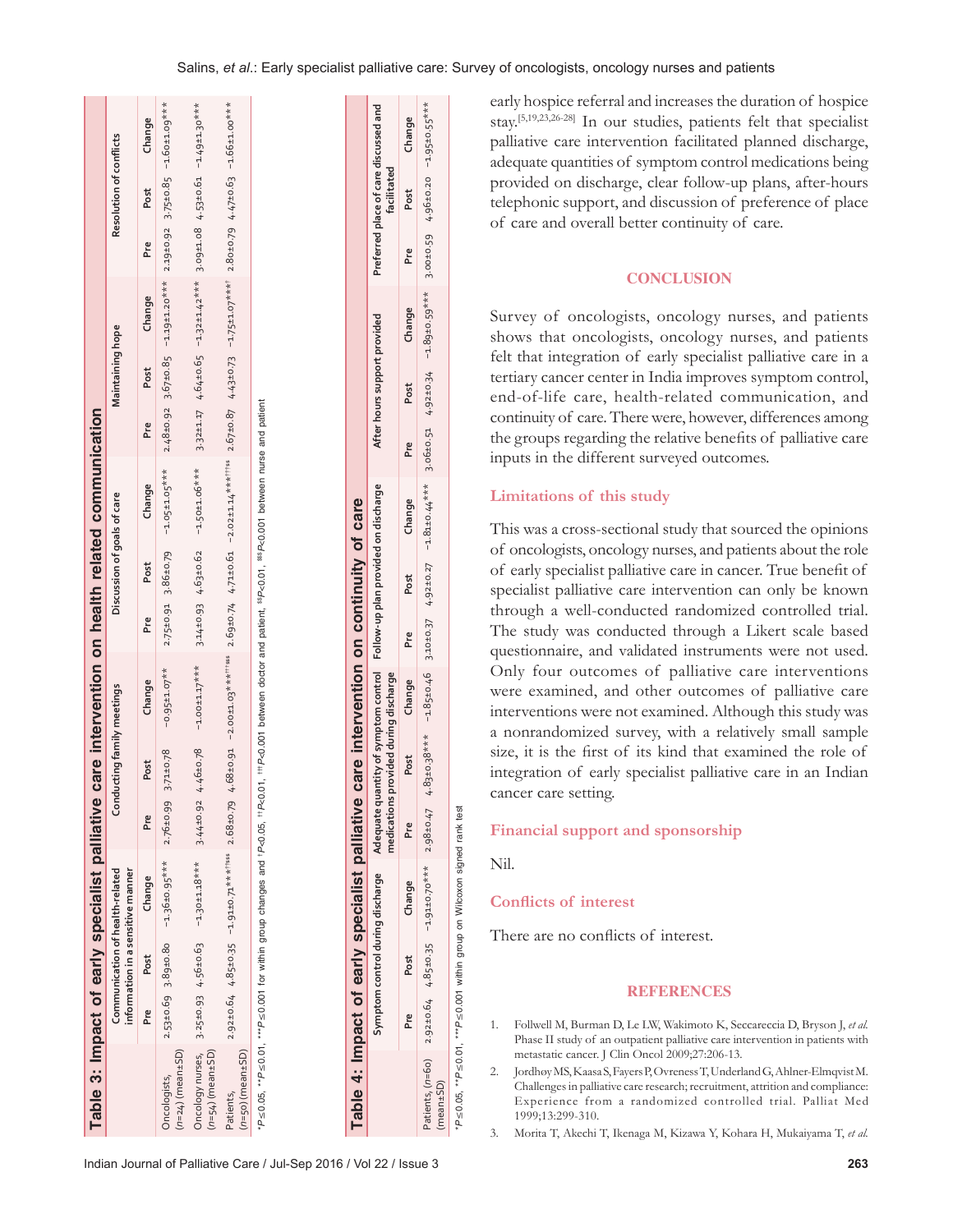Late referrals to specialized palliative care service in Japan. J Clin Oncol 2005;23:2637‑44.

- 4. Zimmermann C, Riechelmann R, Krzyzanowska M, Rodin G, Tannock I. Effectiveness of specialized palliative care: A systematic review. JAMA 2008;299:1698‑709.
- 5. Temel JS, Greer JA, Muzikansky A, Gallagher ER, Admane S, Jackson VA, et al. Early palliative care for patients with metastatic non-small-cell lung cancer. N Engl J Med 2010;363:733‑42.
- Quill TE, Abernethy AP. Generalist plus specialist palliative care Creating a more sustainable model. N Engl J Med 2013;368:1173‑5.
- 7. Quill TE, Dannefer E, Markakis K, Epstein R, Greenlaw J, McGrail K, *et al.* An integrated biopsychosocial approach to palliative care training of medical students. J Palliat Med 2003;6:365‑80.
- 8. Charalambous H, Silbermann M. Clinically based palliative care training is needed urgently for all oncologists. J Clin Oncol 2012;30:4042‑3.
- 9. Ferris FD, Bruera E, Cherny N, Cummings C, Currow D, Dudgeon D, *et al.* Palliative cancer care a decade later: Accomplishments, the need, next steps – From the American Society of Clinical Oncology. J Clin Oncol 2009;27:3052‑8.
- 10. Glare P, Plakovic K, Egan B, Kelsen D. Screening for Palliative Care: Implementation of the NCCN Guideline at a Comprehensive Cancer Center (418‑A); 2012. p. 387‑8.
- 11. Glare PA, Semple D, Stabler SM, Saltz LB. Palliative care in the outpatient oncology setting: Evaluation of a practical set of referral criteria. J Oncol Pract 2011;7:366‑70.
- 12. Elsayem A, Swint K, Fisch MJ, Palmer JL, Reddy S, Walker P, *et al*. Palliative care inpatient service in a comprehensive cancer center: Clinical and financial outcomes. J Clin Oncol 2004;22:2008‑14.
- 13. Jack B, Hillier V, Williams A, Oldham J. Hospital based palliative care teams improve the insight of cancer patients into their disease. Palliat Med 2004;18:46‑52.
- 14. Jack B, Hillier V, Williams A, Oldham J. Hospital based palliative care teams improve the symptoms of cancer patients. Palliat Med 2003;17:498-502.
- 15. Manfredi PL, Morrison RS, Morris J, Goldhirsch SL, Carter JM, Meier DE. Palliative care consultations: How do they impact the care of hospitalized patients? J Pain Symptom Manage 2000;20:166-73.
- 16. Smith TJ, Temin S, Alesi ER, Abernethy AP, Balboni TA, Basch EM, *et al.* American Society of Clinical Oncology provisional clinical opinion: The integration of palliative care into standard oncology care. J Clin Oncol 2012;30:880‑7.
- 17. Zimmermann C, Swami N, Krzyzanowska M, Hannon B, Leighl N, Oza A, *et al.* Early palliative care for patients with advanced cancer: A cluster‑randomised controlled trial. Lancet 2014;383:1721‑30.
- 18. Rugno FC, Paiva BS, Paiva CE. Early integration of palliative care facilitates the discontinuation of anticancer treatment in women with advanced breast or gynecologic cancers. Gynecol Oncol 2014;135:249‑54.
- 19. Kwon JH, Hui D, Chisholm G, Ha C, Yennurajalingam S, Kang JH, *et al.* Clinical characteristics of cancer patients referred early to supportive and palliative care. J Palliat Med 2013;16:148‑55.
- 20. Bakitas M, Lyons KD, Hegel MT, Balan S, Brokaw FC, Seville J, *et al*. The project ENABLE II randomized controlled trial to improve palliative care for patients with advanced cancer. JAMA 2009;302:741‑9.
- 21. Bakitas MA, Tosteson TD, Li Z, Lyons KD, Hull JG, Li Z, *et al.* Early versus delayed initiation of concurrent palliative oncology care: Patient outcomes in the ENABLE III randomized controlled trial. J Clin Oncol 2015;33:1438‑45.
- 22. Wallen GR, Baker K, Stolar M, Miller‑Davis C, Ames N, Yates J, *et al.* Palliative care outcomes in surgical oncology patients with advanced malignancies: A mixed methods approach. Qual Life Res 2012;21:405-15.
- 23. Hui D, Kim SH, Roquemore J, Dev R, Chisholm G, Bruera E. Impact of timing and setting of palliative care referral on quality of end-of-life care in cancer patients. Cancer 2014;120:1743‑9.
- 24. Wiese CH, Lassen CL, Bartels UE, Taghavi M, Elhabash S, Graf BM, *et al.* International recommendations for outpatient palliative care and prehospital palliative emergencies – A prospective questionnaire-based investigation. BMC Palliat Care 2013;12:10.
- 25. Mack JW, Hospital C, Smith TJ, Hopkins J, Institutions M. Reasons why physicians do not have discussions about poor prognosis, why it matters, and what can be improved. J Clin Oncol 2012;30:2715-7.
- 26. Greer JA, Pirl WF, Jackson VA, Muzikansky A, Lennes IT, Heist RS, et al. Effect of early palliative care on chemotherapy use and end-of-life care in patients with metastatic non-small-cell lung cancer. J Clin Oncol 2012;30:394‑400.
- 27. Lowery WJ, Lowery AW, Barnett JC, Lopez‑Acevedo M, Lee PS, Secord AA, *et al.* Cost-effectiveness of early palliative care intervention in recurrent platinum-resistant ovarian cancer. Gynecol Oncol 2013;130:426-30.
- 28. McNamara BA, Rosenwax LK, Murray K, Currow DC. Early admission to community‑based palliative care reduces use of emergency departments in the ninety days before death. J Palliat Med 2013;16:774‑9.